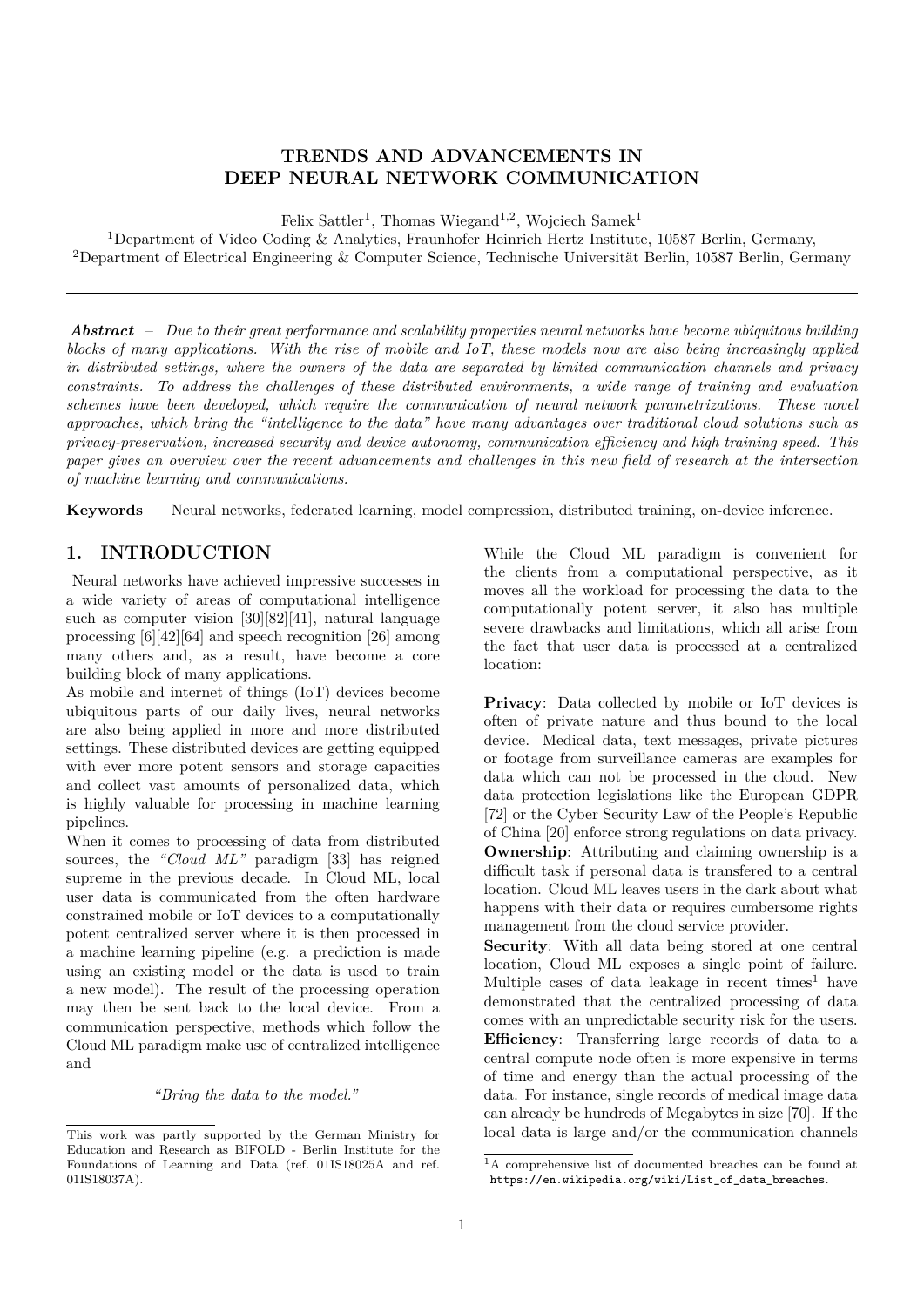

**Fig. 1** – Comparison between the two paradigms for machine learning from distributed data. In cloud ml, data from users is collected and processed by a centralized service provider. In Embedded ML, data never leaves the user device. To perform inference and collaborative training, neural network parametrizations are communicated and data is processed locally.

are limited, moving data to the cloud might thus become inefficient or unfeasible.

**Autonomy**: Many distributed devices need to act fully autonomously and are not allowed to depend on slow and unreliable connections to a cloud server. For instance, in a self-driving car, intelligence responsible for making driving decisions needs to be available at all times and thus has to be present on-device.

As awareness for these issues increases and mobile and IoT devices are getting equipped with ever more potent hardware, a new paradigm, which we term *"Embedded ML"*, arises with the goal to keep data on device and

#### *"Bring the model to the data."*

Multi-party machine learning workflows that follow this paradigm all have one principle in common: In order to avoid the shortcomings of Cloud ML and achieve data locality they communicate neural network parametrizations ("neural data") instead of raw data. This may include not only trained neural network models, but also model updates and model gradients.

Since neural networks are typically very large, containing millions to billions of parameters [59], and mobile connections are slow, unreliable and costly the communication of neural data is typically one of the main bottlenecks in applications of Embedded ML. As a result, recently a vast amount of research has been conducted, which aims to reduce the size of neural network representations and a wide range of domain specific compression methods have been proposed.

In this work, we provide an overview on machine learning workflows which follow the Embedded ML paradigm through the unified lens of communication efficiency. We describe properties of the "neural data" communicated in Embedded ML and systematically review the current state of research in neural data compression. Finally, we also enumerate important related challenges, which need to be considered when designing efficient communication schemes for Embedded ML applications.

# **2. SURVEY ON NEURAL NETWORK COMMUNICATION**

We currently witness the emergence of a variety of applications of Embedded ML, where neural networks are being communicated. In this section we will review the three most important settings, namely ondevice inference, federated learning and peer-to-peer learning. These settings differ with respect to their communication topology, frequency of communication and network constraints. We will also review distributed training in the data center, as many methods for neural data compression have been proposed in this domain. Figure 2 illustrates the flow of (neural) data in these different settings. Table 1 summarizes the communication characteristics of the different distributed ML pipelines in further detail and gives an overview on popular compression techniques in the respective applications.

#### 2.1 On-device Inference

Inference is the act of using a statistical model (e.g. a trained neural network) to make predictions on new data. While cloud-based inference solutions can certainly offer a variety of benefits, there still exists a wide range of applications that require quick, autonomous and failure-proof decision making, which can only be offered by on-device intelligence solutions.

For instance, in a self-driving car, intelligence responsible for making driving decisions needs to be available at all times and thus has to be present ondevice. At the same time, the models used for inference might be continuously improving as new training data becomes available and thus need to be frequently communicated from the compute node to a potentially very large number of user devices. Since typical modern DNNs consists of exorbitant numbers of parameters this constant streaming of models can impose a high burden on the communication channel, potentially resulting in prohibitive delays and energy spendings.

**Compression for On-Device Inference:** The field of neural network compression has set out to mitigate this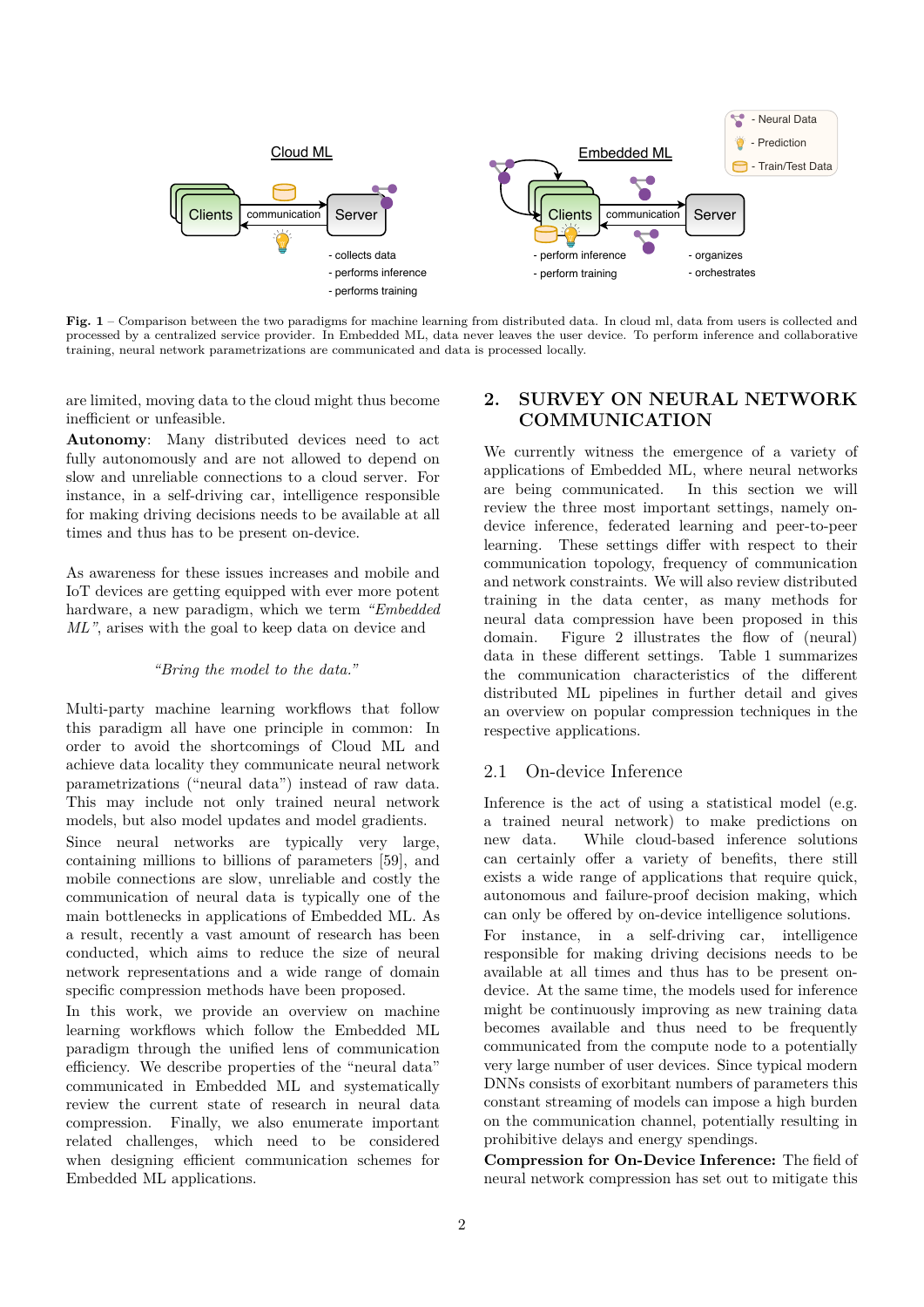**Model Communication in (Embedded) ML Pipelines**



**Fig. 2** – Model communication at the training and inference stages of different Embedded ML pipelines. From left to right: (1) Federated learning allows multiple clients to jointly train a neural network on their combined data, without any of the local clients having to compromise the privacy of their data. This is achieved by iteratively exchanging model updates with a centralized server. (2) In scenarios where it is undesirable to have a centralized entity coordinating the collaborative training process, *peer-to-peer learning* offers a potential solution. In peer-to-peer learning the clients directly exchange parameter updates with their neighbors according to some graph predefined topology. (3) In the data center setting, training speed can be drastically increased by splitting the workload among multiple training devices via distributed training. This however requires frequent communication of model gradients between the learner devices. (4) Ondevice inference protects user privacy and allows fast and autonomous predictions, but comes at the cost of communicating trained models from the server to the individual users.

problem by reducing the size of trained neural network representations. The goal in this setting is typically to find a compressed neural network representation with minimal bit-size, which achieves the same or comparable performance as the uncompressed representation. To achieve this end, a large variety of methods have been proposed which vary w.r.t. the computational effort of encoding and compression results. We want to stress that neural network compression is a very active field of research and considers issues of communication efficiency, alongside other factors such as memoryand computation complexity, energy efficiency and specialized hardware. While we only focus on the communication aspect of neural network compression, a more comprehensive survey can be found e.g. in [19]. In neural network compression it is usually assumed that the sender of the neural network has access to the entire training data and sufficient computational resources to retrain the model. By using training data during the compression process the harmful effects of compression can be alleviated. The three most popular methods for trained compression are Pruning, Distillation and trained quantization.

Pruning techniques [40][12][28][83] aim to reduce the entropy of the neural network representation by forcing a large number of elements to zero. This is achieved by modifying the training objective in order to promote sparsity. This is typically done by adding a  $\ell_1$  or  $\ell_2$ regularization penalty to the weights, but also Bayesian approaches [52] have been proposed. Pruning techniques have been shown to be able to achieve compression rates of ore than one order of magnitude, depending on the degree of overparameterization in the network [28].

Distillation methods [31] can be used to transfer the knowledge of a larger model into a considerably smaller architecture. This is achieved by using the predictions of the larger network as soft-labels for the smaller network. Trained quantization methods restrict the bitwidth of the neural network during training, e.g., reducing the precision from 32 bit to 8 bit [76]. Other methods generalize this idea and aim to directly minimize the entropy of the neural network representation during training [79]. It is important to note however, that all of these methods require re-training of the network and are thus computationally expensive and can only be applied if the full training data is available.

In situations where compression needs to be fast and/or no training data is available at the sending node, trained compression techniques can not be applied and one has to resort to ordinary lossy compression methods. Among these, (vector) quantization methods [18][17] and efficient matrix decompositions [67][86] are popular. A middle-ground between trained and ordinary lossy compression methods are methods which only require some data to guide the compression process. These approaches use different relevance measures based e.g. the diagonal of the Hessian [29], Fisher information [68] or layer-wise relevance [84][4] to determine which parameters of the network are important.

Many of the above described techniques are somewhat orthogonal and can be combined. For instance the seminal "Deep Compression" method [27] combines pruning with learned quantization and Huffman coding to achieve compression rates of up to x49 on a popular VGG model, without any loss in accuracy. More recently the DeepCABAC [78] algorithm, developed within the MPEG standardization initiative on neural network compression<sup>2</sup>, makes use

<sup>2</sup>https://mpeg.chiariglione.org/standards/mpeg-7/compressionneural-networks-multimedia-content-description-and-analysis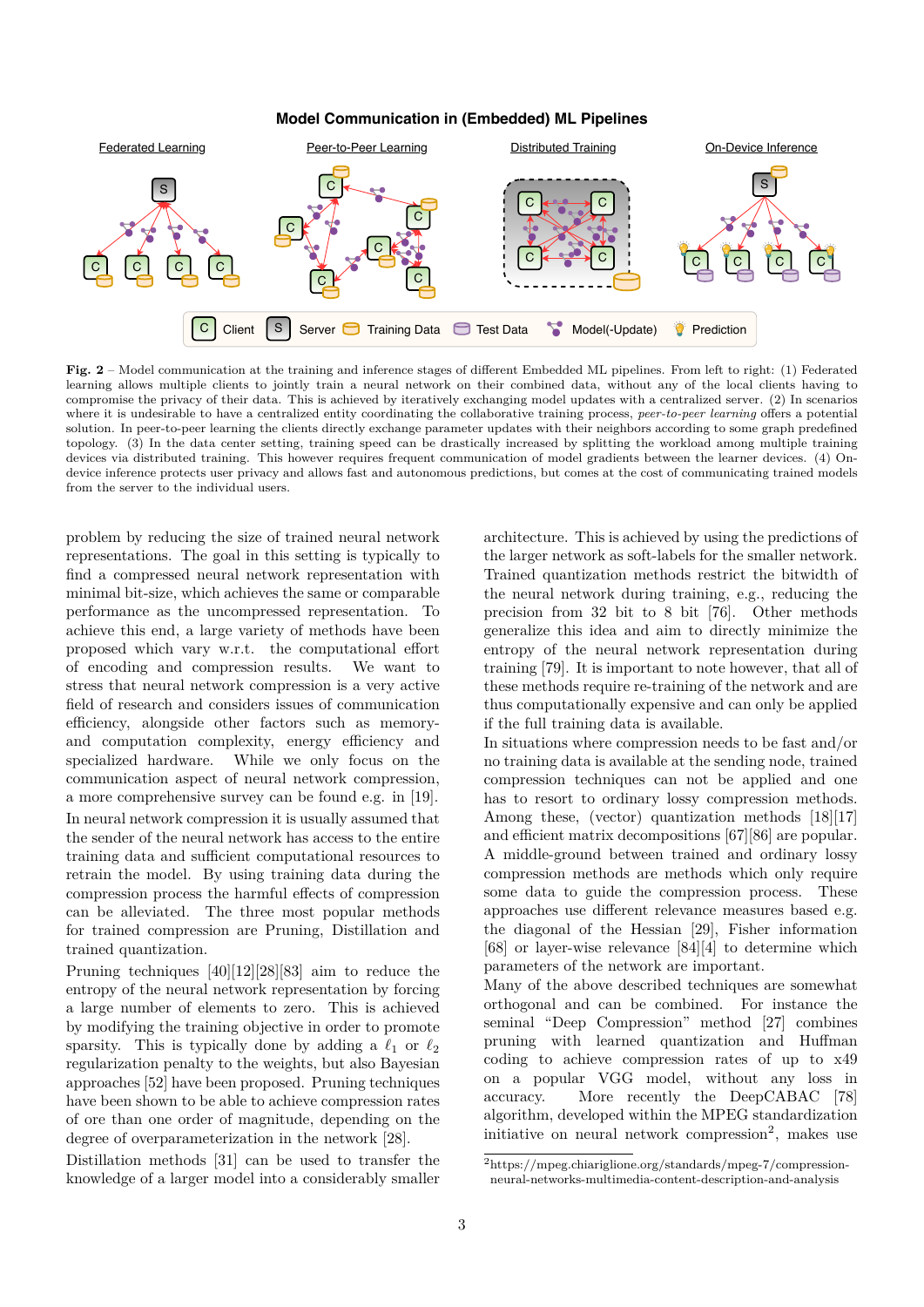of learned quantization and the very efficient CABAC encoder [50] to further increase the compression rate to x63.6 on the same architecture.

### 2.2 Federated Learning

Federated learning [51][47][37] allows multiple parties to jointly train a neural network on their combined data, without having to compromise the privacy of any of the participants. This is achieved by iterating over multiple communication rounds of the following three step protocol:

- (1) The server selects subset of the entire client population to participate in this communication round and communicates a common model initialization to these clients.
- (2) Next, the selected clients compute an update to the model initialization using their private local data.
- (3) Finally, the participating clients communicate their model updates back to the server where they are aggregated (by e.g. an averaging operation) to create a new master model which is used as the initialization point of the next communication round.

Since private data never leaves the local devices, federated learning can provide strong privacy guarantees to the participants. These guarantees can be made rigorous by applying homomorphic encryption to the communicated parameter updates [9] or by concealing them with differentially private mechanisms [24].

Since in most federated learning applications the training data on a given client is generated based on the specific environment or usage pattern of the sensor, the distribution of data among the clients will usually be "non-iid" meaning that any particular user's local dataset will not be representative of the whole distribution. The amount of local data is also typically unbalanced among clients, since different users may make use of their device or a specific application to different extent. Many scenarios are imaginable in which the total number of clients participating in the optimization is much larger than the average number of training data examples per client. The intrinsic heterogeneity of client data in federated learning introduces new challenges when it comes to designing (communication efficient) training algorithms.

A major issue in federated learning is the massive communication overhead that arises from sending around the model updates. When naively following the federated learning protocol, every participating client has to download and upload a full model during every training iteration. Every such update is of the same size as the full model, which can be in the range of gigabytes for modern architectures with millions of parameters. At the same time, mobile connections are

often slow, expensive and unreliable, aggravating the problem further.

**Compression for Federated Learning:** The most widely used method for reducing communication overhead in federated learning (see Table 1) is to delay synchronization by letting the clients perform multiple local updates instead of just one [38]. Experiments show that this way communication can be delayed for up to multiple local epochs without any loss in convergence speed if the clients hold iid data (meaning that all client's data was sampled independently from the same distribution) [51]. Communication delay reduces both the downstream communication from the server to the clients and the upstream communication from the clients to the server equally. It also reduces the total number of communication rounds, which is especially beneficial under the constraints of the federated setting as it mitigates the impact of network latency and allows the clients to perform computation off-line and delay communication until a fast network connection is available.

However, different recent studies show that communication delay drastically slows down convergence in non-iid settings, where the local client's data distributions are highly divergent [88][57]. Different methods have been proposed to improve communication delay in the non-iid setting, with varying success: FedProx [55] limits the divergence of the locally trained models by adding a regularization constraint. Other authors [88] propose mixing in iid public training data with every local client's data. This of course is only possible if such public data is available. The issue of heterogeneity can also be addressed with Multi-Task and Meta-Learning approaches. First steps towards an adaptive federated learning schemes have been made [56][36], but the heterogeneity issue is still largely unsolved.

Communication delay produces model-updates, which can be compressed further before communication and a variety of techniques have been proposed to this end. In this context it is important to remember the asymmetry between upstream and downstream communication during federated learning: During upstream communication, the server receives model updates from potentially a very large number of clients, which are then aggregated using e.g. an averaging operation. This averaging over the contributions from multiple clients allows for a stronger compression of every individual update. In particular, for unbiased compression techniques it follows directly from the central limit theorem, that the individual upstream updates can be made arbitrarily small, while preserving a fixed error, as long as the number of clients is large enough. Compressing the upstream is also made easier by the fact that the server is always up-to-date with the latest model, which allows the clients to send difference models instead of full models. These difference models contain less information and are thus less sensitive to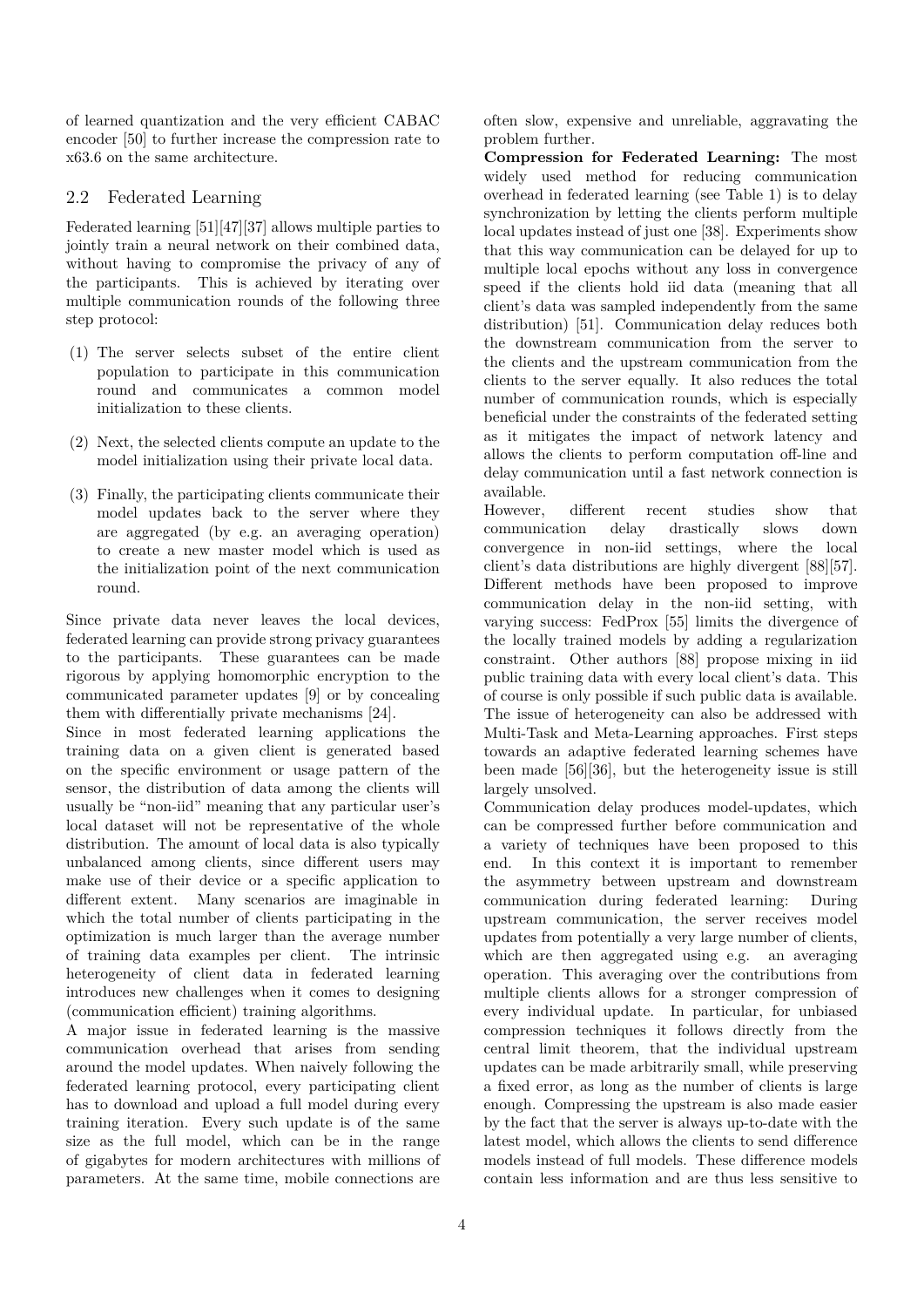**Table 1** – Communication characteristics of different Embedded ML pipelines and popular respective compression techniques used in the literature to reduce communication.

|                                                           | On-Device<br>Inference           | Distributed<br>Training                  | Federated<br>Learning                    | Peer-to-Peer<br>Learning                  |
|-----------------------------------------------------------|----------------------------------|------------------------------------------|------------------------------------------|-------------------------------------------|
| Communication:                                            |                                  |                                          |                                          |                                           |
| $\bullet$ Objects                                         | trained models/<br>model updates | model gradients                          | models/<br>model updates                 | models/<br>model updates                  |
| $\bullet$ Flow                                            | server<br>$\rightarrow$ clients  | all clients<br>$\rightarrow$ all clients | some clients<br>$\leftrightarrow$ server | all clients<br>$\rightarrow$ some clients |
| $\bullet$ Frequency                                       | low                              | high                                     | medium                                   | high                                      |
| $\bullet$ Redundancy                                      | low                              | high                                     | medium                                   | $_{\text{low}}$                           |
| Compression Techniques:<br>$\bullet$ Trained Compression: |                                  |                                          |                                          |                                           |
| $\rightarrow$ Pruning                                     | [28][73][83]                     |                                          | [44]                                     |                                           |
| $\rightarrow$ Trained Quantization                        | $[76][28][79]$                   |                                          | $[44]$                                   |                                           |
| $\rightarrow$ Distillation                                | $\left[ 31\right]$               |                                          |                                          |                                           |
| • Lossy Compression:                                      |                                  |                                          |                                          |                                           |
| $\rightarrow$ Quantization                                | [18][17]                         | [3][77][74][8]                           | [44][11][57]                             | $\left[54\right]$ $\left[43\right]$       |
| $\rightarrow$ Sparsification                              |                                  | [48][2]                                  | $[57][44][11]$                           | [43]                                      |
| $\rightarrow$ Sketching                                   |                                  | [35]                                     | [46]                                     | $\left[ 35\right]$                        |
| $\rightarrow$ Low-Rank Approx.                            |                                  | $\left\lceil 71\right\rceil$             | [44]                                     |                                           |
| $\bullet$ Error Accumulation                              |                                  | [48][62][39]                             | $\left[58\right]$                        | [65]                                      |
| $\bullet$ Communication Delay                             |                                  | [85][61][58]                             | $\left\lceil 51 \right\rceil$            | [75]                                      |
| $\bullet$ Loss-Less Compression                           | [78][80]                         | [58]                                     | [57]                                     |                                           |

compression. As clients typically do not participate in every communication round, their local models are often outdated and thus sending difference models is not possible during downstream.

For the above reasons, most existing works on improving communication efficiency in federated learning only focus on the upstream communication (see Table 1). One line of research confines the parameter update space of the clients to a lower dimensional subspace, by imposing e.g. a low-rank or sparsity constraint [44]. Federated dropout [11] reduces communication in both upstream and downstream by letting clients train smaller sub-models, which are then assembled into a larger model at the server after every communication round. As the empirical benefits of training time compression seem to be limited, the majority of methods uses post-hoc compression techniques. Probabilistic quantization and sub-sampling can be used in addition to other techniques such as DeepCABAC [78] or sparse binary compression [58].

Federated Learning typically assumes a star-shape communication topology, where all clients directly communicate with the server. In some situations it might however be beneficial to consider also hierarchical communication topologies where the devices are organized at multiple levels. This communication topology naturally arises for instance in massively distributed IoT settings, where geographically proximal devices are connected to the same edge server. In these situations, hierarchical aggregation of client

contributions can help to reduce the communication overhead by intelligently adapting the communication to the network constraints [49][1].

#### 2.3 Peer-to-Peer Learning

Training with one centralized server might be undesirable in some scenarios, because it introduces a single point of failure and requires the clients to trust a centralized entity (at least to a certain degree). Fully decentralized peer-to-peer learning [69][66][7][45] overcomes these issues, as it allows clients to directly communicate with one another. In this scenario it is usually assumed that the connectivity structure between the clients is given by a connected graph. Given a certain connectivity structure between the clients, peer-to-peer learning is typically realized via a gossip communication protocol, where in each communication round all clients perform one or multiple steps of stochastic gradient descent and then average their local model with those from all their peers. Communication in peer-to-peer learning may thus be high frequent and involve a large number of clients (see Table 1). As clients typically are embodied by mobile or IoT devices which collect local data, peer-to-peer learning shares many properties and constraints of federated learning. In particular, the issues related to non-iid data discussed above apply in a similar fashion. A unique characteristic of peer-to-peer learning is that there is no central entity which orchestrates the training process. Making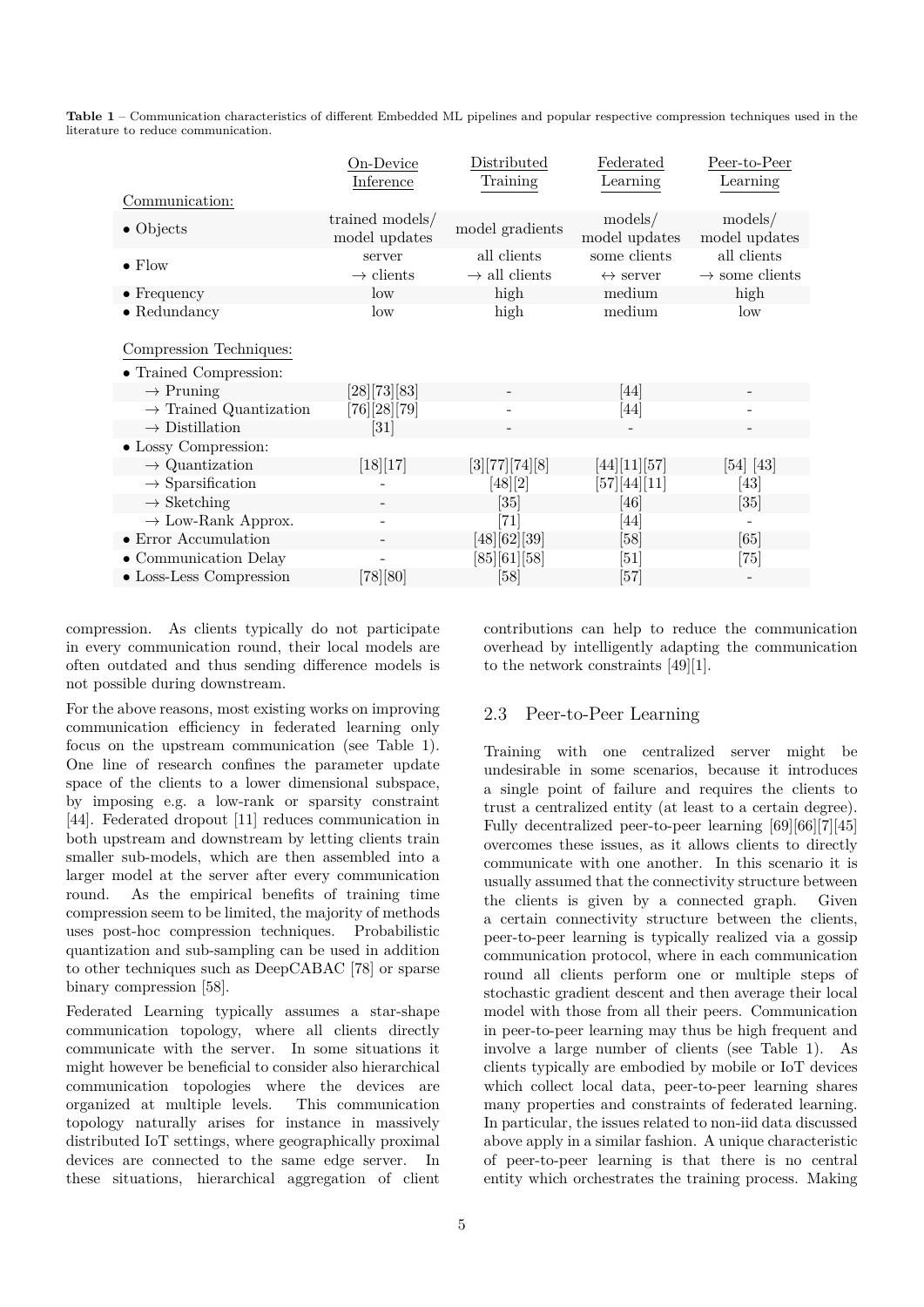decisions about training related meta parameters may thus require additional consensus mechanisms, which could be realized e.g. via block chain technology [14].

**Compression for Peer-to-Peer Learning:** Communication efficient peer-to-peer learning of neural networks is a relatively young field of research, and thus the number of proposed compression methods is still limited. However, first promising results have already been achieved with quantization[54], sketching techniques [35] and biased compression methods in conjunction with error accumulation [43][**?**].

### 2.4 Distributed Training in the Data Center

Training modern neural network architectures with millions of parameters on huge datasets such as ImageNet can take prohibitively long time, even on the latest high-end hardware. In distributed training in the data center, the computation of stochastic minibatch gradients is parallelized over multiple machines in order to reduce training time. In order to keep the compute devices synchronized during this process, they need to communicate their locally communicated gradient updates after every iteration, which results in very high-frequent communication of neural data. This communication is time consuming for large neural network architectures and limits the benefits of parallelization according to Amdahl's law [60].

**Compression for Training in the Data-Center:** A large body of research has been devoted to the development of gradient compression techniques. These methods can be roughly organized into two groups: Unbiased and biased compression methods. *Unbiased* (probabilistic) compression methods like QSGD [3], TernGrad [77] and [74] reduce the bitwidth of the gradient updates in such a way that the expected quantization error is zero. Since these methods can be easily understood within the framework of stochastic gradient based optimization, establishing convergence is straight forward. However the compression gains achievable with unbiased quantization are limited, which makes these methods unpopular in practice. *Biased* compression methods on the other hand empirically achieve much more aggressive compression rates, at the cost of inflicting a systematic error on the gradients upon quantization, which makes convergence analysis more challenging. An established technique to reduce the impact of biased compression on the convergence speed is error accumulation. In error accumulation the compute nodes keep track of all quantization errors inflicted during training and add the accumulated errors to every newly computed gradient. This way, the gradient information which would otherwise be destroyed by aggressive quantization is retained and carried over to the next iteration. In a key theoretical contribution is was shown [62][39] that the asymptotic convergence rate of SGD is preserved under the application of all compression operators

which satisfy a certain contraction property. These compression operators include random sparsification [62], top-k sparsification [48], low rank approximations [71], sketching [35] and deterministic binarization methods like signSGD [8].

All these methods come with different trade-offs with respect to achievable compression rate, computational overhead of encoding and decoding and suitability for different model aggregation schemes. For instance, compression methods based on top-k sparsification with error accumulation [48] achieve impressive compression rates of more than *×*500 at only marginal loss of convergence speed in terms of training iterations, however these methods also have relatively high computational overhead and do not harmonize well with all-reduce based parameter aggregation protocols [71]. The most typical connectivity structure in distributed training in the data center, is an all-to-all connection topology where all computing devices are directly connected via hard-wire. An all-to-all connection allows for efficient model update aggregation via all-reduce operations [22]. However, to efficiently make use of these primitives, compressed representations need to be summable. This property is satisfied for instance by sketches [35] and low-rank approximations [71].

## **3. RELATED CHALLENGES IN EMBEDDED ML**

Despite the recent progress made in efficient deep neural network communication, many unresolved issues still remain. Some of the most pressing challenges for Embedded ML include:

**Energy Efficiency:** Since mobile and IoT devices usually have very limited computational resources, Embedded ML solutions are required to be energy efficient. Although many research works aim to reduce the complexity of models through neural architecture search [81], design energy-efficient neural network representations [80], or tailor energy-efficient hardware components [15], the energy efficiency of on-device inference is still a big challenge.

**Convergence:** An important theoretical concern when designing compression methods for distributed training schemes is that of convergence. While the convergence properties of vanilla stochastic gradient descent based algorithms and many of their distributed variants are well understood [10][38][45], the assumption of statistical non-iid-ness of the clients data in many Embedded ML applications still pose a set of novel challenges, especially when compression methods are used.

**Privacy and Robustness:** Embedded ml applications promise to preserve the privacy of the local datasets. However, multiple recent works have demonstrated that in adversarial settings information about the training data can be leaked via the parameter updates [32]. A combination of cryptographic techniques such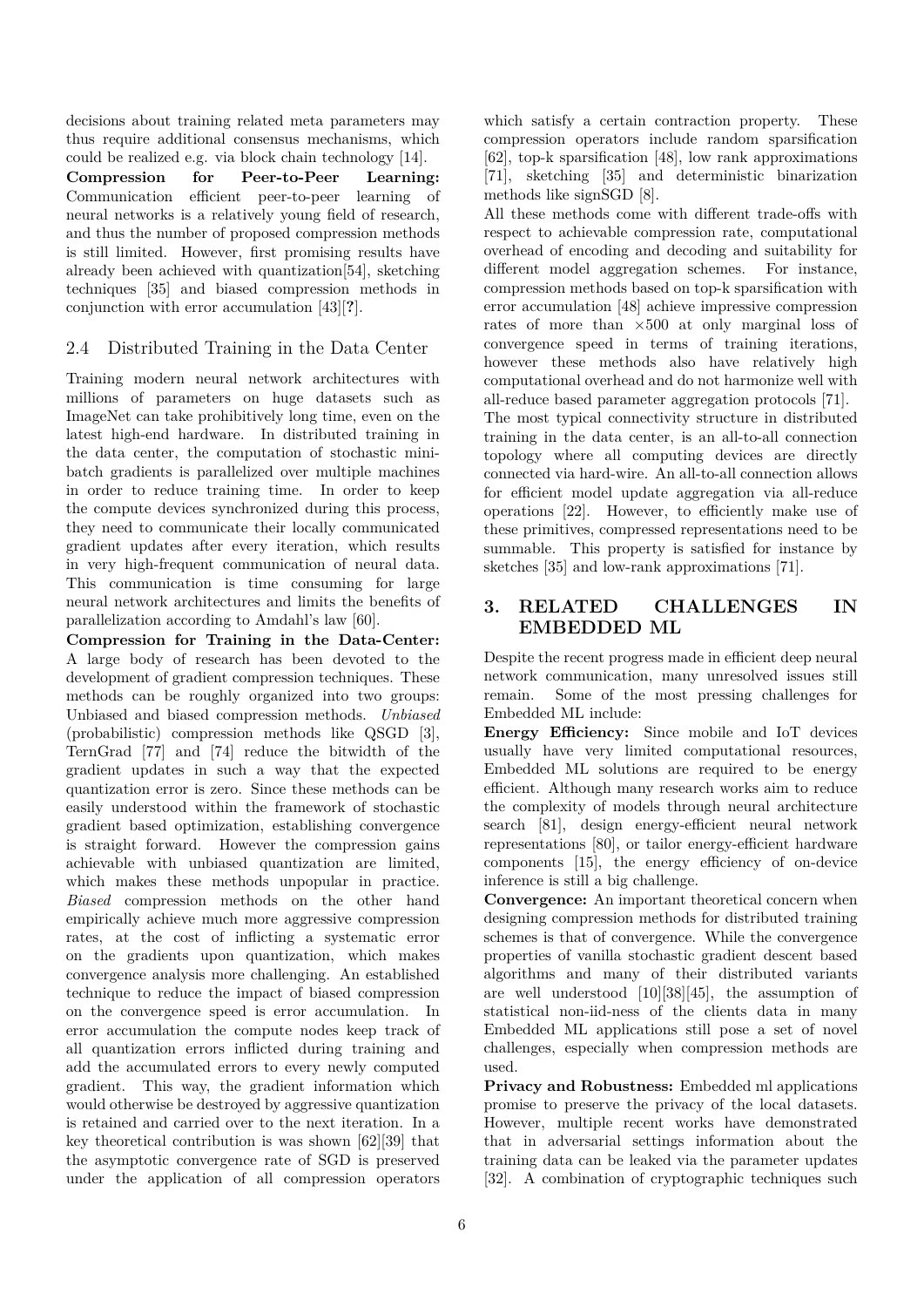as Secure Multi-Party Computation [25] and Trusted Execution Environments [63], as well a quantifiable privacy guarantees provided by differential privacy [23] can help to overcome these issues. However it is still unclear how these techniques can be effectively combined with methods for compressed communication and what optimal trade-offs can be made between communication-efficiency and privacy guarantees.

Since privacy guarantees conceal information about the participating clients and their data, there is also an inherent trade-off between privacy and robustness, which needs to be more thoroughly investigated. For instance, it has been shown that it is possible for an adversary to introduce hidden functionality into the jointly trained model [5] or disturb the training process [16]. Detecting these adversarial behaviors becomes much more difficult under privacy constraints. Future methods for data-local training will have to jointly address the issues of efficiency, privacy and robustness.

**Synchrony:** In most distributed learning schemes of Embedded ML, communication takes place at regular time intervals such that the state of the system can always be uniquely determined [13]. This has the benefit that it severely simplifies the theoretical analysis of the properties of the distributed learning system. However synchronous schemes may suffer dramatically from delayed computation in the presence of slow workers (stragglers). While countermeasures against stragglers can usually be taken (e.g. by restricting the maximum computation time per worker), in some situations it might still be beneficial to adopt a asynchronous training strategy (e.g. [53]), where parameter updates are applied to the central model directly after they arrive at the server. This approach avoids delays when the time required by workers to compute parameter updates varies heavily. The absence of a central state however makes convergence analysis far more challenging (although convergence guarantees can still be given [21]) and may cause model updates to become "stale" [87]. Since the central model may be updated an arbitrary number of times while a client is computing a model update, this update will often be out-ofdate when it arrives at the server. Staleness slows down convergence, especially during the final stages of training.

**Standards:** To communicate neural data in an interoperable manner, standardized data formats and communication protocols are required. Currently, MPEG is working towards a new part 17 of the ISO/IEC 15938 standard, defining tools for compression of neural data for multimedia applications and representing the resulting bitstreams for efficient transport. Further steps are needed in this direction for a largescale implementation of Embedded machine learning solutions.

# **4. CONCLUSION**

We currently witness a convergence between the areas of machine learning and communication technology. Not only are today's algorithms used to enhance the design and management of networks and communication components [34], ML models such as deep neural networks themselves are being communicated more and more in our highly connected world. The rollout of data-intensive 5G networks and the rise of mobile and IoT applications will further accelerate this development, and it can be predicted that neural data will soon account for a sizable portion of the traffic through global communication networks.

This paper has described the four most important settings in which deep neural networks are communicated and has discussed the respective proposed compression methods and methodological challenges. Our holistic view has revealed that these four seemingly different and independently developing fields of research have a lot in common. We therefore believe that these settings should be considered in conjunction in the future.

## **REFERENCES**

- [1] M. S. H. Abad, E. Ozfatura, D. Gunduz, and O. Ercetin. Hierarchical federated learning across heterogeneous cellular networks. *arXiv preprint arXiv:1909.02362*, 2019.
- [2] A. F. Aji and K. Heafield. Sparse communication for distributed gradient descent. *arXiv preprint arXiv:1704.05021*, 2017.
- [3] D. Alistarh, D. Grubic, J. Li, R. Tomioka, and M. Vojnovic. Qsgd: Communication-efficient sgd via gradient quantization and encoding. In *Advances in Neural Information Processing Systems*, pages 1707–1718, 2017.
- [4] S. Bach, A. Binder, G. Montavon, F. Klauschen, K.-R. Müller, and W. Samek. On pixel-wise explanations for non-linear classifier decisions by layer-wise relevance propagation. *PLoS ONE*, 10(7):e0130140, 2015.
- [5] E. Bagdasaryan, A. Veit, Y. Hua, D. Estrin, and V. Shmatikov. How to backdoor federated learning. *arXiv preprint arXiv:1807.00459*, 2018.
- [6] D. Bahdanau, K. Cho, and Y. Bengio. Neural machine translation by jointly learning to align and translate. *arXiv preprint arXiv:1409.0473*, 2014.
- [7] A. Bellet, R. Guerraoui, M. Taziki, and M. Tommasi. Personalized and private peerto-peer machine learning. *arXiv preprint arXiv:1705.08435*, 2017.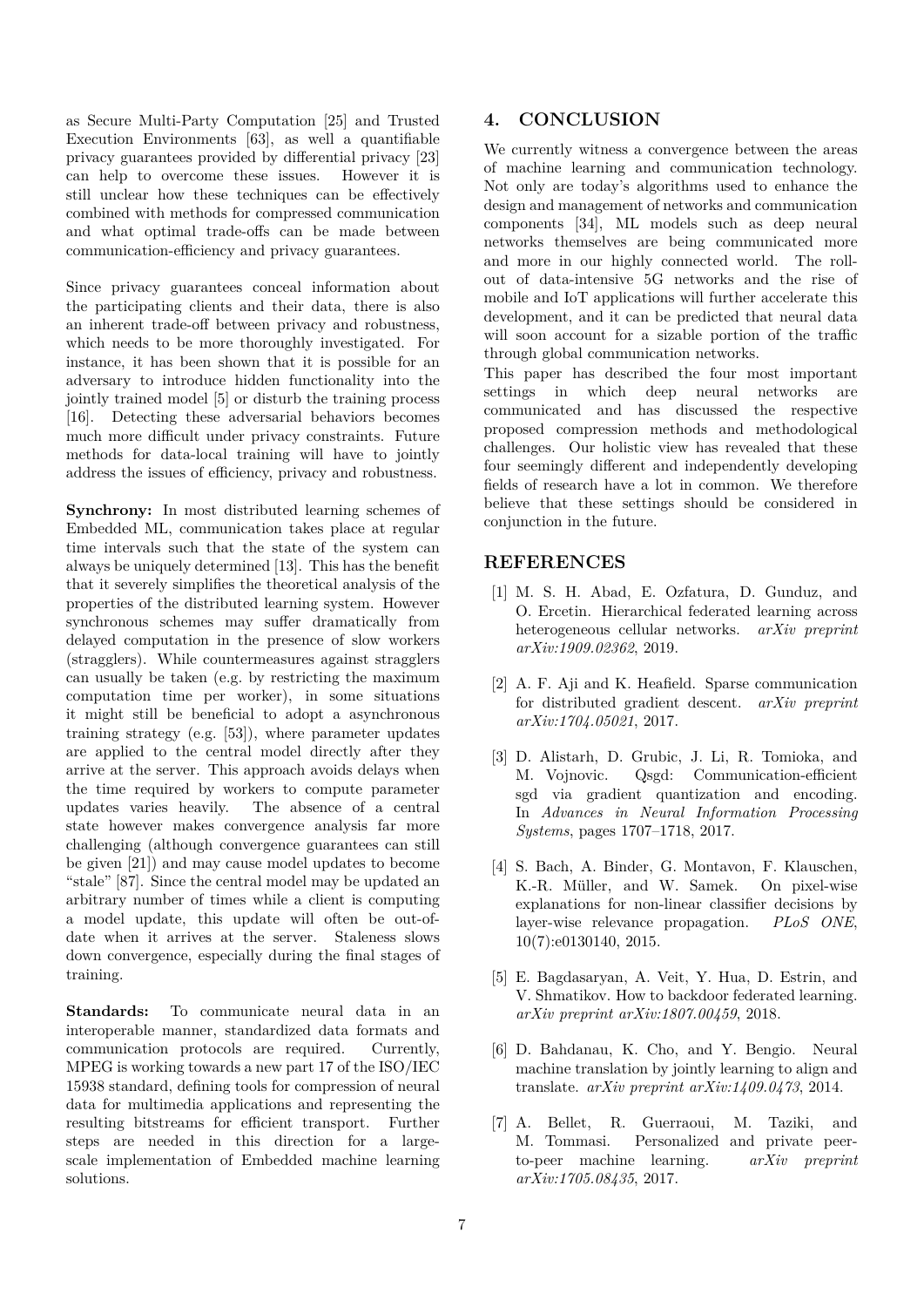- [8] J. Bernstein, Y.-X. Wang, K. Azizzadenesheli, and A. Anandkumar. signsgd: compressed optimisation for non-convex problems. *arXiv preprint arXiv:1802.04434*, 2018.
- [9] K. Bonawitz, V. Ivanov, B. Kreuter, A. Marcedone, H. B. McMahan, S. Patel, D. Ramage, A. Segal, and K. Seth. Practical secure aggregation for federated learning on user-held data. *arXiv preprint arXiv:1611.04482*, 2016.
- [10] L. Bottou. Online learning and stochastic approximations. *On-line learning in neural networks*, 17(9):142, 1998.
- [11] S. Caldas, J. Konečny, H. B. McMahan, and A. Talwalkar. Expanding the reach of federated learning by reducing client resource requirements. *arXiv preprint arXiv:1812.07210*, 2018.
- [12] G. Castellano, A. M. Fanelli, and M. Pelillo. An iterative pruning algorithm for feedforward neural networks. *IEEE Transactions on Neural Networks*, 8(3):519–531, 1997.
- [13] J. Chen, X. Pan, R. Monga, S. Bengio, and R. Jozefowicz. Revisiting distributed synchronous sgd. *arXiv preprint arXiv:1604.00981*, 2016.
- [14] X. Chen, J. Ji, C. Luo, W. Liao, and P. Li. When machine learning meets blockchain: A decentralized, privacy-preserving and secure design. In *2018 IEEE International Conference on Big Data (Big Data)*, pages 1178–1187. IEEE, 2018.
- [15] Y. Chen, T. Chen, Z. Xu, N. Sun, and O. Temam. Diannao family: energy-efficient hardware accelerators for machine learning. *Communications of the ACM*, 59(11):105–112, 2016.
- [16] Y. Chen, L. Su, and J. Xu. Distributed statistical machine learning in adversarial settings: Byzantine gradient descent. *Proceedings of the ACM on Measurement and Analysis of Computing Systems*, 1(2):44, 2017.
- [17] Y. Choi, M. El-Khamy, and J. Lee. Towards the limit of network quantization. *arXiv preprint arXiv:1612.01543*, 2016.
- [18] Y. Choi, M. El-Khamy, and J. Lee. Universal deep neural network compression. *arXiv preprint arXiv:1802.02271*, 2018.
- [19] T. Choudhary, V. Mishra, A. Goswami, and J. Sarangapani. A comprehensive survey on model compression and acceleration. *Artificial Intelligence Review*, pages 1–43, 2020.
- [20] R. Creemers. Cybersecurity law of the people's republic of china (third reading draft). *China Copyright and Media*, 2016.
- [21] C. M. De Sa, C. Zhang, K. Olukotun, and C. Ré. Taming the wild: A unified analysis of hogwild-style algorithms. In *Advances in Neural Information Processing Systems*, pages 2674–2682, 2015.
- [22] J. Dean and S. Ghemawat. Mapreduce: simplified data processing on large clusters. *Communications of the ACM*, 51(1):107–113, 2008.
- [23] C. Dwork, A. Roth, et al. The algorithmic foundations of differential privacy. *Foundations and Trends® in Theoretical Computer Science*, 9(3– 4):211–407, 2014.
- [24] R. C. Geyer, T. Klein, and M. Nabi. Differentially private federated learning: A client level perspective. *arXiv preprint arXiv:1712.07557*, 2017.
- [25] O. Goldreich. Secure multi-party computation. *Manuscript. Preliminary version*, 78, 1998.
- [26] A. Graves and J. Schmidhuber. Framewise phoneme classification with bidirectional lstm and other neural network architectures. *Neural Networks*, 18(5-6):602–610, 2005.
- [27] S. Han, H. Mao, and W. J. Dally. Deep compression: Compressing deep neural networks with pruning, trained quantization and huffman coding. *arXiv preprint arXiv:1510.00149*, 2015.
- [28] S. Han, J. Pool, J. Tran, and W. Dally. Learning both weights and connections for efficient neural network. In *Advances in Neural Information Processing Systems*, pages 1135–1143, 2015.
- [29] B. Hassibi and D. G. Stork. Second order derivatives for network pruning: Optimal brain surgeon. In *Advances in Neural Information Processing Systems*, pages 164–171, 1993.
- [30] G. Hinton, L. Deng, D. Yu, G. E. Dahl, A.-r. Mohamed, N. Jaitly, A. Senior, V. Vanhoucke, P. Nguyen, T. N. Sainath, et al. Deep neural networks for acoustic modeling in speech recognition: The shared views of four research groups. *IEEE Signal Processing Magazine*, 29(6):82–97, 2012.
- [31] G. Hinton, O. Vinyals, and J. Dean. Distilling the knowledge in a neural network. *arXiv preprint arXiv:1503.02531*, 2015.
- [32] B. Hitaj, G. Ateniese, and F. Perez-Cruz. Deep models under the gan: information leakage from collaborative deep learning. In *Proceedings of the 2017 ACM SIGSAC Conference on Computer and Communications Security*, pages 603–618. ACM, 2017.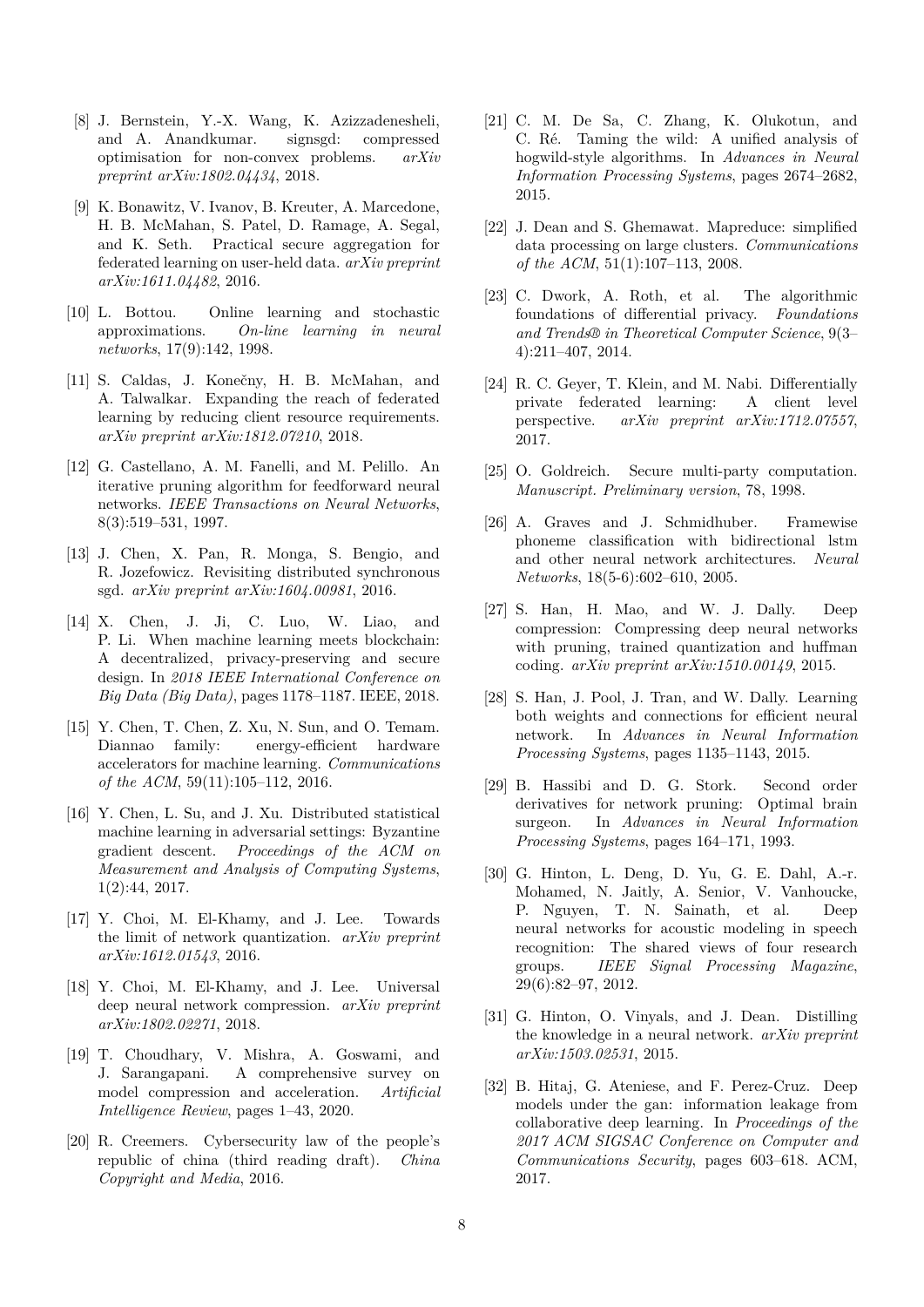- [33] K. Hwang. *Cloud Computing for Machine Learning and Cognitive Applications*. MIT Press, 2017.
- [34] M. Ibnkahla. Applications of neural networks to digital communications–a survey. *Signal Processing*, 80(7):1185–1215, 2000.
- [35] N. Ivkin, D. Rothchild, E. Ullah, I. Stoica, R. Arora, et al. Communication-efficient distributed sgd with sketching. In *Advances in Neural Information Processing Systems*, pages 13144–13154, 2019.
- [36] Y. Jiang, J. Konečnỳ, K. Rush, and S. Kannan. Improving federated learning personalization via model agnostic meta learning. *arXiv preprint arXiv:1909.12488*, 2019.
- [37] P. Kairouz, H. B. McMahan, B. Avent, A. Bellet, M. Bennis, A. N. Bhagoji, K. Bonawitz, Z. Charles, G. Cormode, R. Cummings, et al. Advances and open problems in federated learning. *arXiv preprint arXiv:1912.04977*, 2019.
- [38] M. Kamp, L. Adilova, J. Sicking, F. Hüger, P. Schlicht, T. Wirtz, and S. Wrobel. Efficient decentralized deep learning by dynamic model averaging. In *Joint European Conference on Machine Learning and Knowledge Discovery in Databases*, pages 393–409. Springer, 2018.
- [39] S. P. Karimireddy, Q. Rebjock, S. U. Stich, and M. Jaggi. Error feedback fixes signsgd and other gradient compression schemes. *arXiv preprint arXiv:1901.09847*, 2019.
- [40] E. D. Karnin. A simple procedure for pruning back-propagation trained neural networks. *IEEE Transactions on Neural Networks*, 1(2):239–242, 1990.
- [41] A. Karpathy and L. Fei-Fei. Deep visual-semantic alignments for generating image descriptions. In *Proceedings of the IEEE Conference on Computer Vision and Pattern Recognition*, pages 3128–3137, 2015.
- [42] Y. Kim, Y. Jernite, D. Sontag, and A. M. Rush. Character-aware neural language models. In *Proceedings of the AAAI Conference on Artificial Intelligence*, pages 2741–2749, 2016.
- [43] A. Koloskova, S. U. Stich, and M. Jaggi. Decentralized stochastic optimization and gossip algorithms with compressed communication. *arXiv preprint arXiv:1902.00340*, 2019.
- [44] J. Konečnỳ, H. B. McMahan, F. X. Yu, P. Richtárik, A. T. Suresh, and D. Bacon. Federated learning: Strategies for improving communication efficiency. *arXiv preprint arXiv:1610.05492*, 2016.
- [45] A. Lalitha, O. C. Kilinc, T. Javidi, and F. Koushanfar. Peer-to-peer federated learning on graphs. *arXiv preprint arXiv:1901.11173*, 2019.
- [46] T. Li, Z. Liu, V. Sekar, and V. Smith. Privacy for free: Communication-efficient learning with differential privacy using sketches. *arXiv preprint arXiv:1911.00972*, 2019.
- [47] T. Li, A. K. Sahu, A. Talwalkar, and V. Smith. Federated learning: Challenges, methods, and future directions. *arXiv preprint arXiv:1908.07873*, 2019.
- [48] Y. Lin, S. Han, H. Mao, Y. Wang, and W. J. Dally. Deep gradient compression: Reducing the communication bandwidth for distributed training. *arXiv preprint arXiv:1712.01887*, 2017.
- [49] L. Liu, J. Zhang, S. Song, and K. B. Letaief. Edgeassisted hierarchical federated learning with non-iid data. *arXiv preprint arXiv:1905.06641*, 2019.
- [50] D. Marpe and T. Wiegand. A highly efficient multiplication-free binary arithmetic coder and its application in video coding. In *Proceedings 2003 International Conference on Image Processing (Cat. No. 03CH37429)*, volume 2, pages II–263. IEEE, 2003.
- [51] H. B. McMahan, E. Moore, D. Ramage, S. Hampson, et al. Communication-efficient learning of deep networks from decentralized data. *arXiv preprint arXiv:1602.05629*, 2016.
- [52] D. Molchanov, A. Ashukha, and D. Vetrov. Variational dropout sparsifies deep neural networks. In *Proceedings of the 34th International Conference on Machine Learning-Volume 70*, pages 2498–2507. JMLR. org, 2017.
- [53] B. Recht, C. Re, S. Wright, and F. Niu. Hogwild: A lock-free approach to parallelizing stochastic gradient descent. In *Advances in Neural Information Processing Systems*, pages 693–701, 2011.
- [54] A. Reisizadeh, H. Taheri, A. Mokhtari, H. Hassani, and R. Pedarsani. Robust and communicationefficient collaborative learning. In *Advances in Neural Information Processing Systems*, pages 8386–8397, 2019.
- [55] A. K. Sahu, T. Li, M. Sanjabi, M. Zaheer, A. Talwalkar, and V. Smith. On the convergence of federated optimization in heterogeneous networks. *arXiv preprint arXiv:1812.06127*, 2018.
- [56] F. Sattler, K.-R. Müller, and W. Samek. Clustered federated learning: Model-agnostic distributed multi-task optimization under privacy constraints. *arXiv preprint arXiv:1910.01991*, 2019.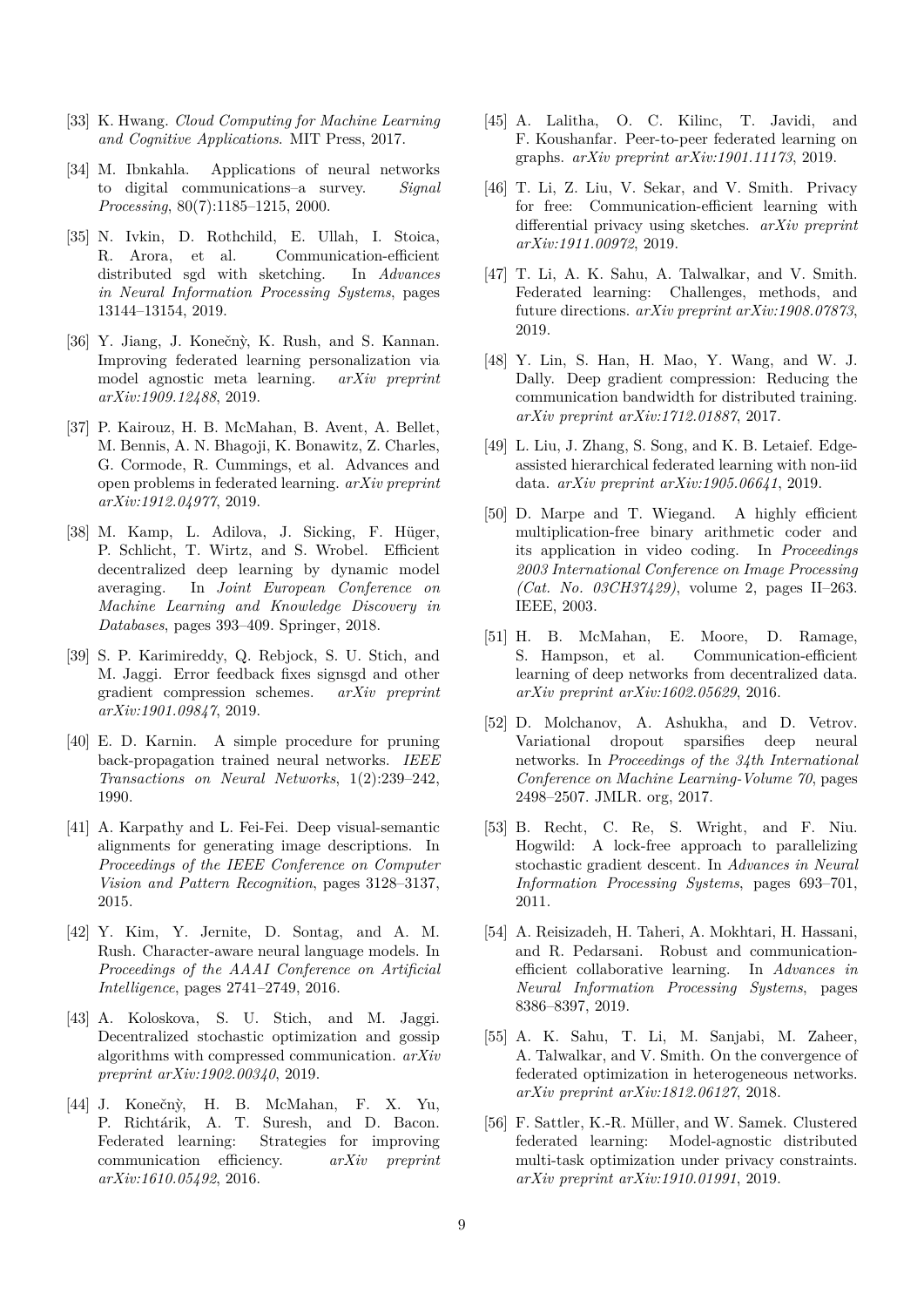- [57] F. Sattler, S. Wiedemann, K.-R. Müller, and W. Samek. Robust and communication-efficient federated learning from non-iid data. *IEEE Transactions on Neural Networks and Learning Systems*, 2019. in press.
- [58] F. Sattler, S. Wiedemann, K.-R. Müller, and W. Samek. Sparse binary compression: Towards distributed deep learning with minimal communication. In *2019 International Joint Conference on Neural Networks (IJCNN)*, pages 1–8. IEEE, 2019.
- [59] M. Shoeybi, M. Patwary, R. Puri, P. LeGresley, J. Casper, and B. Catanzaro. Megatron-lm: Training multi-billion parameter language models using gpu model parallelism. *arXiv preprint arXiv:1909.08053*, 2019.
- [60] D. B. Skillicorn. *Foundations of Parallel Programming*. Number 6. Cambridge University Press, 2005.
- [61] S. U. Stich. Local sgd converges fast and communicates little. *arXiv preprint arXiv:1805.09767*, 2018.
- [62] S. U. Stich, J.-B. Cordonnier, and M. Jaggi. Sparsified sgd with memory. In *Advances in Neural Information Processing Systems*, pages 4447–4458, 2018.
- [63] P. Subramanyan, R. Sinha, I. Lebedev, S. Devadas, and S. A. Seshia. A formal foundation for secure remote execution of enclaves. In *Proceedings of the 2017 ACM SIGSAC Conference on Computer and Communications Security*, pages 2435–2450. ACM, 2017.
- [64] I. Sutskever, O. Vinyals, and Q. V. Le. Sequence to sequence learning with neural networks. In *Advances in Neural Information Processing Systems*, pages 3104–3112, 2014.
- [65] H. Tang, X. Lian, S. Qiu, L. Yuan, C. Zhang, T. Zhang, and J. Liu. Deepsqueeze: Parallel stochastic gradient descent with double-pass error-compensated compression. *arXiv preprint arXiv:1907.07346*, 2019.
- [66] H. Tang, X. Lian, M. Yan, C. Zhang, and J. Liu. D<sup>2</sup>: decentralized training over decentralized data. *arXiv preprint arXiv:1803.07068*, 2018.
- [67] A. Tjandra, S. Sakti, and S. Nakamura. Tensor decomposition for compressing recurrent neural network. In *2018 International Joint Conference on Neural Networks (IJCNN)*, pages 1–8. IEEE, 2018.
- [68] M. Tu, V. Berisha, Y. Cao, and J.-s. Seo. Reducing the model order of deep neural networks using information theory. In *2016 IEEE Computer*

*Society Annual Symposium on VLSI (ISVLSI)*, pages 93–98. IEEE, 2016.

- [69] P. Vanhaesebrouck, A. Bellet, and M. Tommasi. Decentralized collaborative learning of personalized models over networks. *arXiv preprint arXiv:1610.05202*, 2016.
- [70] D. R. Varma. Managing dicom images: Tips and tricks for the radiologist. *The Indian Journal of Radiology & Imaging*, 22(1):4, 2012.
- [71] T. Vogels, S. P. Karimireddy, and M. Jaggi. Powersgd: Practical low-rank gradient compression for distributed optimization. *arXiv preprint arXiv:1905.13727*, 2019.
- [72] P. Voigt and A. Von dem Bussche. The eu general data protection regulation (gdpr). *A Practical Guide, 1st Ed.*, 2017.
- [73] D. Wang, A. Khosla, R. Gargeya, H. Irshad, and A. H. Beck. Deep learning for identifying metastatic breast cancer. *arXiv preprint arXiv:1606.05718*, 2016.
- [74] H. Wang, S. Sievert, S. Liu, Z. Charles, D. Papailiopoulos, and S. Wright. Atomo: Communication-efficient learning via atomic sparsification. In *Advances in Neural Information Processing Systems*, pages 9850–9861, 2018.
- [75] J. Wang and G. Joshi. Cooperative sgd: A unified framework for the design and analysis of communication-efficient sgd algorithms. *arXiv preprint arXiv:1808.07576*, 2018.
- [76] N. Wang, J. Choi, D. Brand, C.-Y. Chen, and K. Gopalakrishnan. Training deep neural networks with 8-bit floating point numbers. In *Advances in Neural Information Processing Systems*, pages 7675–7684, 2018.
- [77] W. Wen, C. Xu, F. Yan, C. Wu, Y. Wang, Y. Chen, and H. Li. Terngrad: Ternary gradients to reduce communication in distributed deep learning. *arXiv preprint arXiv:1705.07878*, 2017.
- [78] S. Wiedemann, H. Kirchoffer, S. Matlage, P. Haase, A. Marban, T. Marinc, D. Neumann, T. Nguyen, A. Osman, D. Marpe, et al. DeepCABAC: a universal compression algorithm for deep neural networks. *arXiv preprint arXiv:1907.11900*, 2019.
- [79] S. Wiedemann, A. Marban, K.-R. Müller, and W. Samek. Entropy-constrained training of deep neural networks. In *2019 International Joint Conference on Neural Networks (IJCNN)*, pages 1– 8. IEEE, 2019.